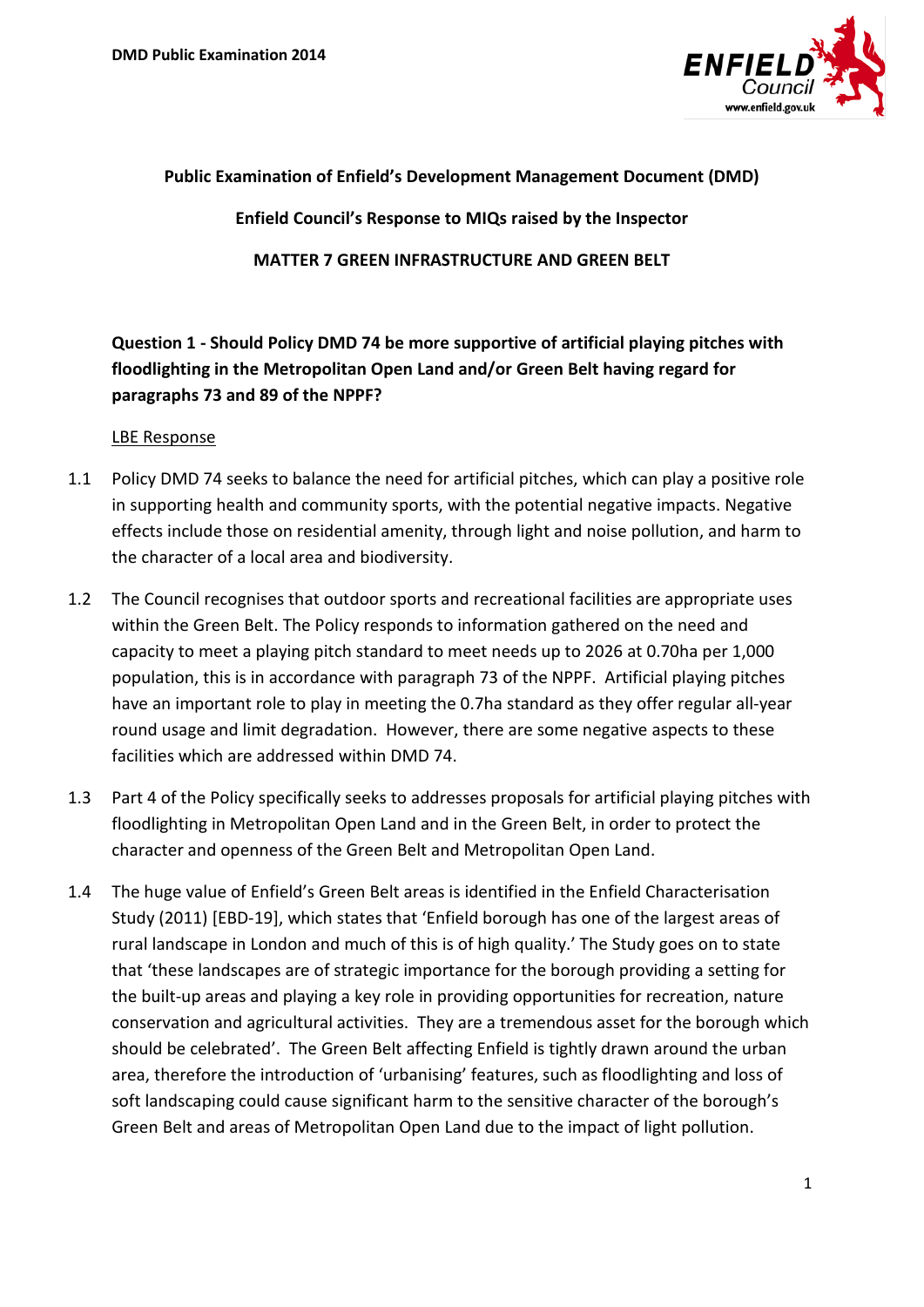

**Question 2 - Does Policy DMD 75 with focused change No 41 achieve a satisfactory balance between the diverse range of uses and functions, including industrial estates, which waterways serve?**

LBE Response

2.1 The Council considers DMD 75 in conjunction with [FC41] strikes a balance between the diverse range of uses and functions that Enfield's waterways serve. In reference to the industrial estates, a significant amount of land along the Lee Navigation is occupied by industrial land. The Council therefore considers it appropriate that new development opportunities be required to improve and maximise movement, access and the environment. The Council places great emphasis on ensuring that new development utilises Enfield's water space.

# **Question 3 - Should the policy be more restrictive of residential moorings in the Lee Valley Regional Park?**

### LBE Response

3.1 The Lee Valley Regional Park Authority (LVRPA) through its representation DMD75/23/002 requests that residential moorings within the Park boundary be restricted as it considers that such moorings would be inappropriate within the Park. The Council considers that this restriction goes beyond the remit of the planning system and DMD 75. However, having met with the LVRPA on the  $6<sup>th</sup>$  March, the Council now proposes to put forward a minor change by way of an additional criterion (e) to take account of existing and future recreation uses as follows:

## **"e. There is no adverse impact on existing and future water based leisure and recreation."….**

3.2 The Council and the LVRPA are continuing to work on a Statement of (Un) Common Ground which will be submitted shortly.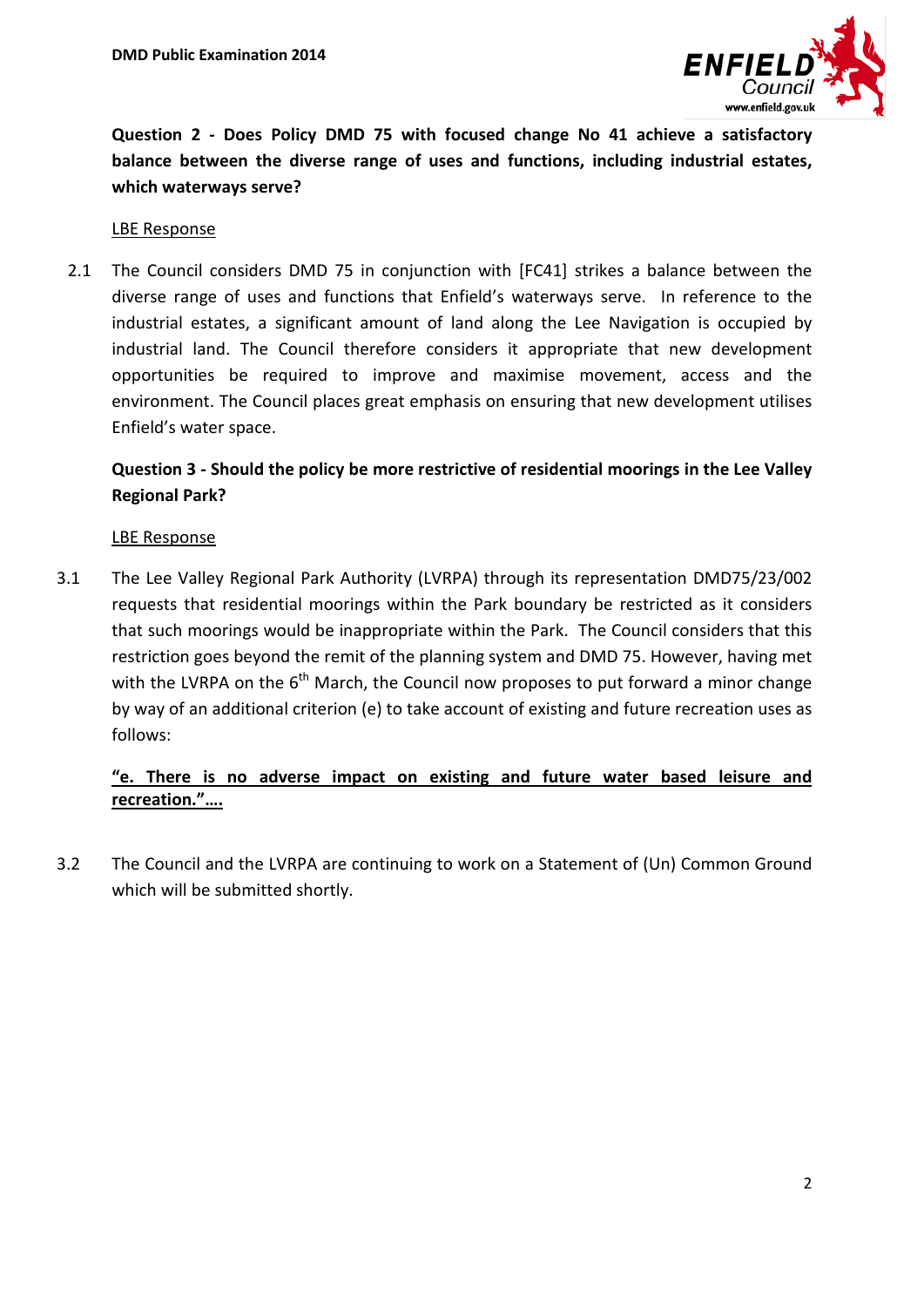

# **Question 4 - Should the policy acknowledge that waterways have significance for ecology as well as for human access?**

#### LBE Response

4.1 The Council agrees that DMD 75 would benefit from acknowledging the ecological value of waterways and propose the following text be added to the first sentence:

### **"DMD 75 Waterways**

### **Waterfront Character and Access to Waterways**

All development proposed on or close to the riverside must protect and enhance the waterfront character **and ecological value**. Developments should maximise opportunities to provide publicly accessible riverside greenways or share routes"……

# **Question 5 - Is Chapter 11 of the Plan consistent with Core Policy 33 of the Core Strategy and with Chapter 9 of the NPPF? If not, what are the essential differences?**

#### LBE Response

- 5.1 The Council considers that Chapter 11 of the DMD is entirely consistent with Policy 33 of the Core Strategy. At the time of adoption of the Core Strategy Planning Policy Guidance 2 – Green Belts (PPG2) remained extant, but has since been revoked, but the DMD takes forward the key issues identified within the Core Strategy. Policy 33 contains reference to the strategic function of the Green Belt, the presence of major sites (Picketts Lock and Trent Park), the Crews Hill Defined Area and Areas of Special Character; these designations are also considered within the policies in Chapter 11.
- 5.2 The Council considers that Chapter 11 of the DMD is generally consistent with Chapter 9 of the NPPF but refers additionally to the designation of major sites and Areas of Special Character within the DMD to reflect important local circumstances. The Council's approach on the two major sites is consistent with NPPF policy in that partial or complete redevelopment proposals can be considered. The Council's policy includes the additional requirement that any such proposals be considered within the context of an appropriate masterplan for the site as a whole. This is not perceived as unreasonable or inconsistent with the principles of good planning given the scale and importance of these sites. The assessment of development proposals within the Areas of Special Character will of course be made with reference to Green Belt policy, however, there are additional design characteristics that are important within these areas and DMD 84 sets out the Council's brief requirements in this respect.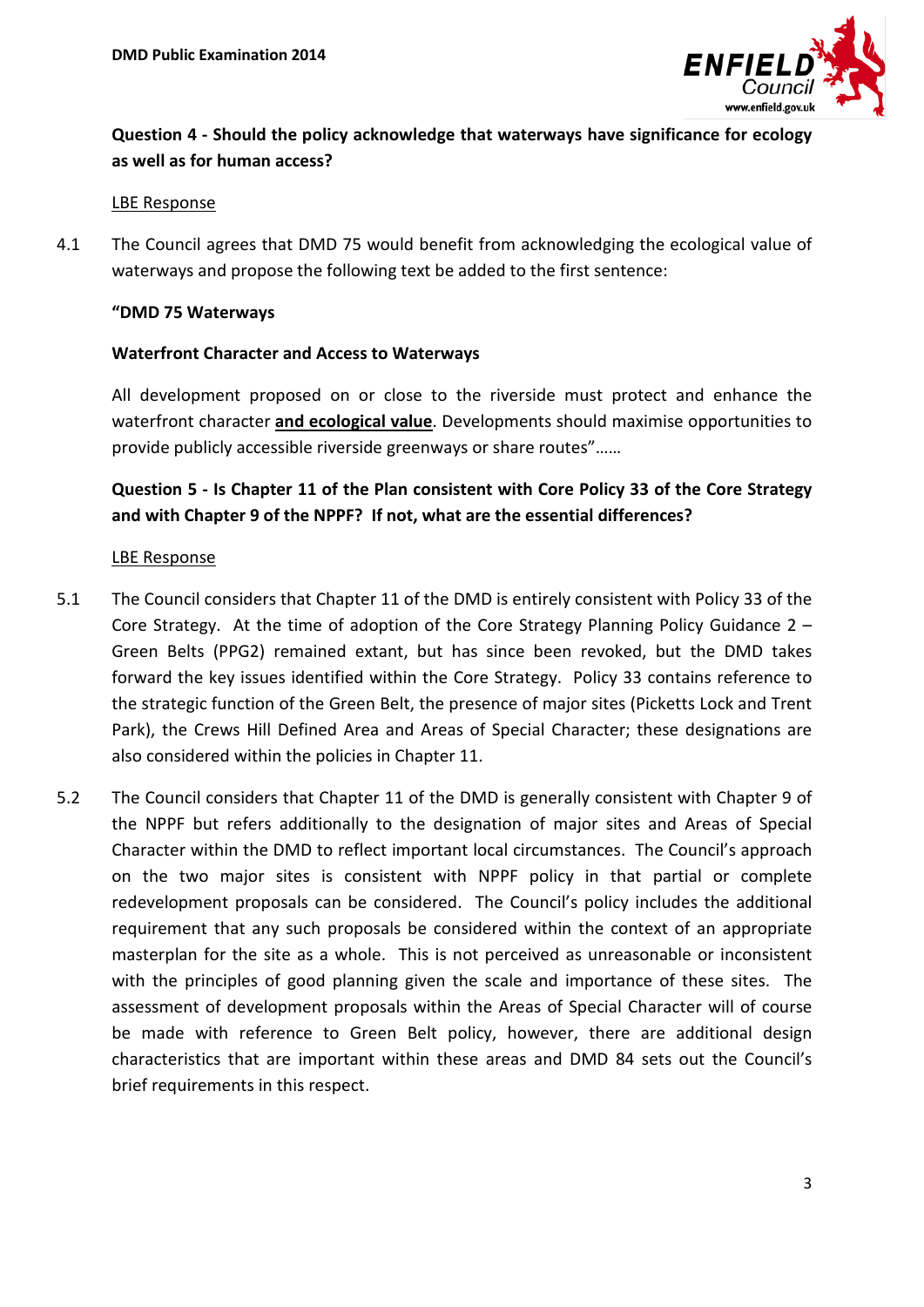

**Question 6 - Is Policy DMD 83 justified and consistent with national policy, or does it extend Green Belt protection inappropriately to adjoining areas, emphasising visual impact rather than openness?**

#### LBE Response

6.1 The Policy does not extend Green Belt protection as it relates to the protection of visual amenity in urban fringe locations. It is considered that Policy DMD 83 is consistent with the aims of paragraph 81 of the NPPF which recognises opportunities to retain and enhance landscapes and visual amenity. The Council considers that it provides appropriate and clear guidance for the consideration of proposals in this area. The Enfield Characterisation Study (2011) [EBD-19] recognises the value of the Areas of Special Character as, 'areas of natural/ semi natural space, which lie within the more affluent parts of the borough help to define the various neighbourhoods, are readily accessible and provide both recreational opportunities and an attractive visual amenity'.

# **Question 7 - Is the inclusion of land at Enfield Road in the Green Belt justified having regard for the Council's Detailed Green Belt boundary Review [EBD-18]?**

### LBE Response

- 7.1 The adopted Core Strategy (2010) confirms that the Council will continue to protect and enhance Enfield's Green Belt and signals the intention to carry out a detailed review of the boundary at the local level to ensure it continues to be robust and defensible for the future.
- 7.2 As part of the preparation of the Development Management Document, a review of the Green Belt boundary has been completed. This review looked at the current strength of the existing boundary; potential adjustments needed to strengthen and improve its defensibility and resilience and sought to correct any inaccuracies in digital mapping. Public consultation on the draft findings and recommendations took place in July 2011, May 2012 and July 2013.
- 7.3 Land at Enfield Road remains a long standing Green Belt designation and in undertaking the detailed boundary review in 2011 the Council concluded the boundaries to the east, south and west of the site perform strong defensible boundaries. This provides the justification for this undeveloped site with its open character to continue to remain within the Green Belt.

# **Question 8 - And is the land's inclusion in the Merryhills Brook Valley Special Character Area justified?**

#### LBE Response

8.1 Due to its proximity to the urban edge this is an area of Green Belt which is significantly under pressure and threat from development and urban blight. The Council considers that